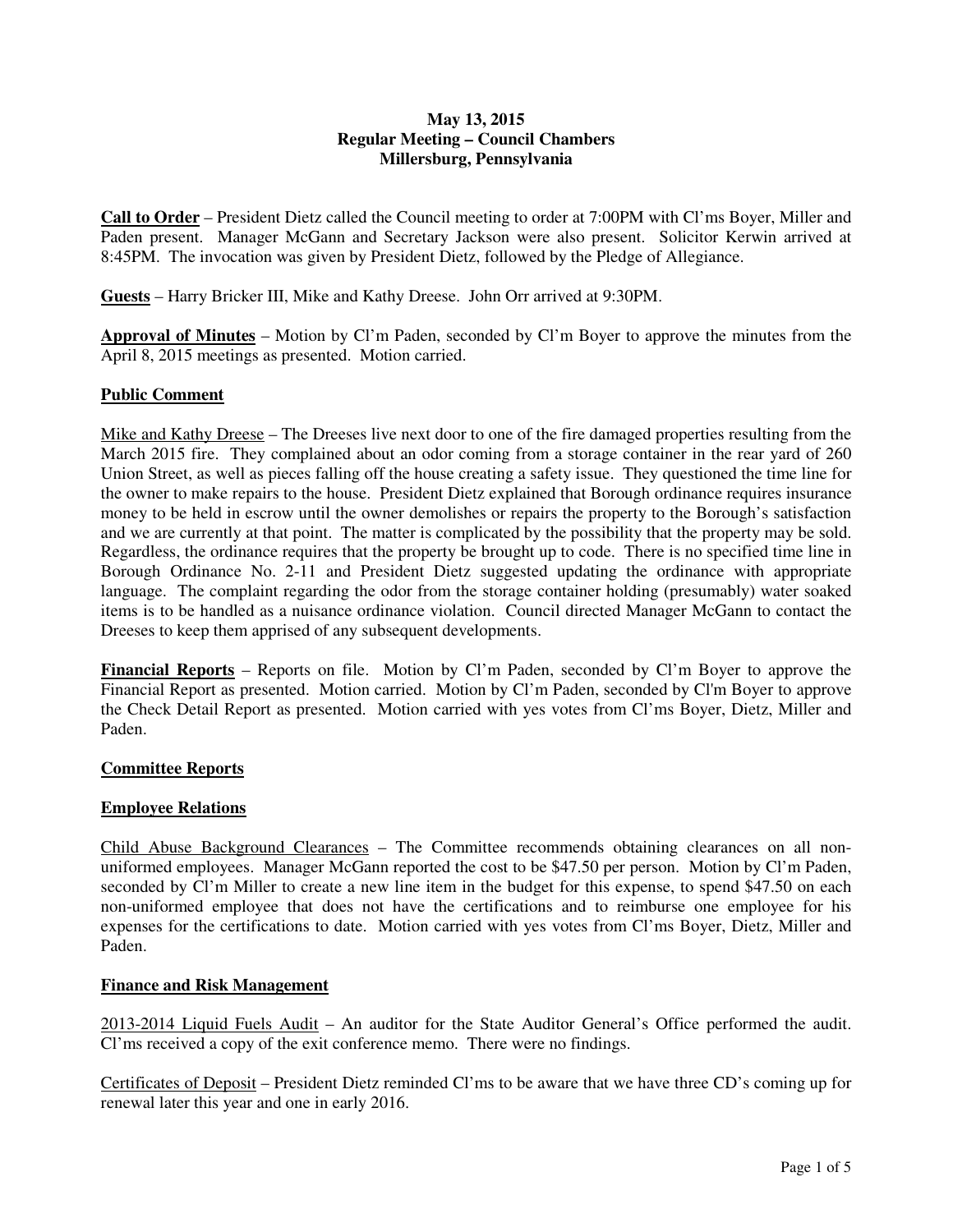## **Parks and Recreation**

Chairman's Comments – Cl'm Boyer reported that the Public Works crew will be doing River front clean up. All work will be done in house except for the disposal of driftwood. The schedule work day for the Dauphin County Prison trustees was cancelled due to high water. Positive feedback was received for last weekend's Wine Tasting Festival at MYO Park. The police presence was well noted, but not overbearing.

Facility Use Agreement – Wenner-Neiswender Wedding – Applicant requests the use of Veterans' Park on May 30 from noon to 8:00PM for a wedding. Special requirements were reviewed. The user fee would be \$55.00, per the 2015 Fee schedule, Borough Resolution No. 14-08. Motion by Cl'm Paden, seconded by Cl'm Boyer to approve the agreement as presented. Motion carried.

Event Agreement – Ned Smith Center Annual Wildlife Festival – The Center requests the use of MYO and Riverfront Parks on July 25 for their annual wildlife festival. The user fee would be \$110 to cover both pavilion rentals. Motion by Cl'm Paden, seconded by Cl'm Miller to approve the agreement as presented. Motion carried.

Event Agreement – VFW-American Legion Memorial Day Parade – The VFW requests the use of Market Square Park and various Borough streets on May 25 from 9:00AM to 11:00AM for the annual Memorial Day parade. The user fee would be waived. Motion by Cl'm Miller, seconded by Cl'm Paden to approve the agreement and to waive the user fee. Motion carried.

Amendment to Millersburg High School Baseball Facility Use Agreement – Council reviewed the amendment to permit ticket sales at playoff games on May 13 and 18, if Millersburg High School is selected to host the games. Motion by Cl'm Paden, seconded by Cl'm Miler to approve the amendment. Motion carried.

Amendments to WQLV Wine Festival Event Agreement – Council reviewed a number of amendments to the original agreement. The user fee increased from \$500 to \$750 and includes rental charges for both MYO Park pavilions. Motion by Cl'm Boyer, seconded by Cl'm Miller to approve the amendments. Motion carried.

Borough Ordinance No. 2-15 Boat Docking – Motion by Cl'm Boyer, seconded by Cl'm Paden to adopt Borough Ordinance No. 2-15 as presented. Motion carried.

Borough Resolution No. 15-01 Boat Docking Regulations – Motion by Cl'm Boyer, seconded by Cl'm Paden to approve Borough Resolution No.15-01 and give 30 days grace period from May 19, 2015 for owners to register boat and dock. Motion carried. Mr. and Mrs. Dreese left the meeting.

Millersburg Boat Club Sign - Wording shall be "Millersburg Boat Launch/River Access. Maintained and supported by the Millersburg Boat Club. Optional Annual Membership (\$10). Contact (phone number)." Motion by Cl'm Boyer, seconded by Cl'm Miller to permit the Boat Club to install a sign with this wording. Motion carried.

Millersburg Ferry Boat Association BL Companies Invoice – Motion by Cl'm Paden, seconded by Cl'm Miller to approve forwarding the invoice for \$800 to Dauphin County for payment. Motion carried.

Swinging Bridge Repairs – Manager McGann reported that the bridge has a loose support beam. He has been trying to locate someone to make the repair and do a full assessment but has been unsuccessful so far. President Dietz advised him to continue searching.

**Property** – There was no report.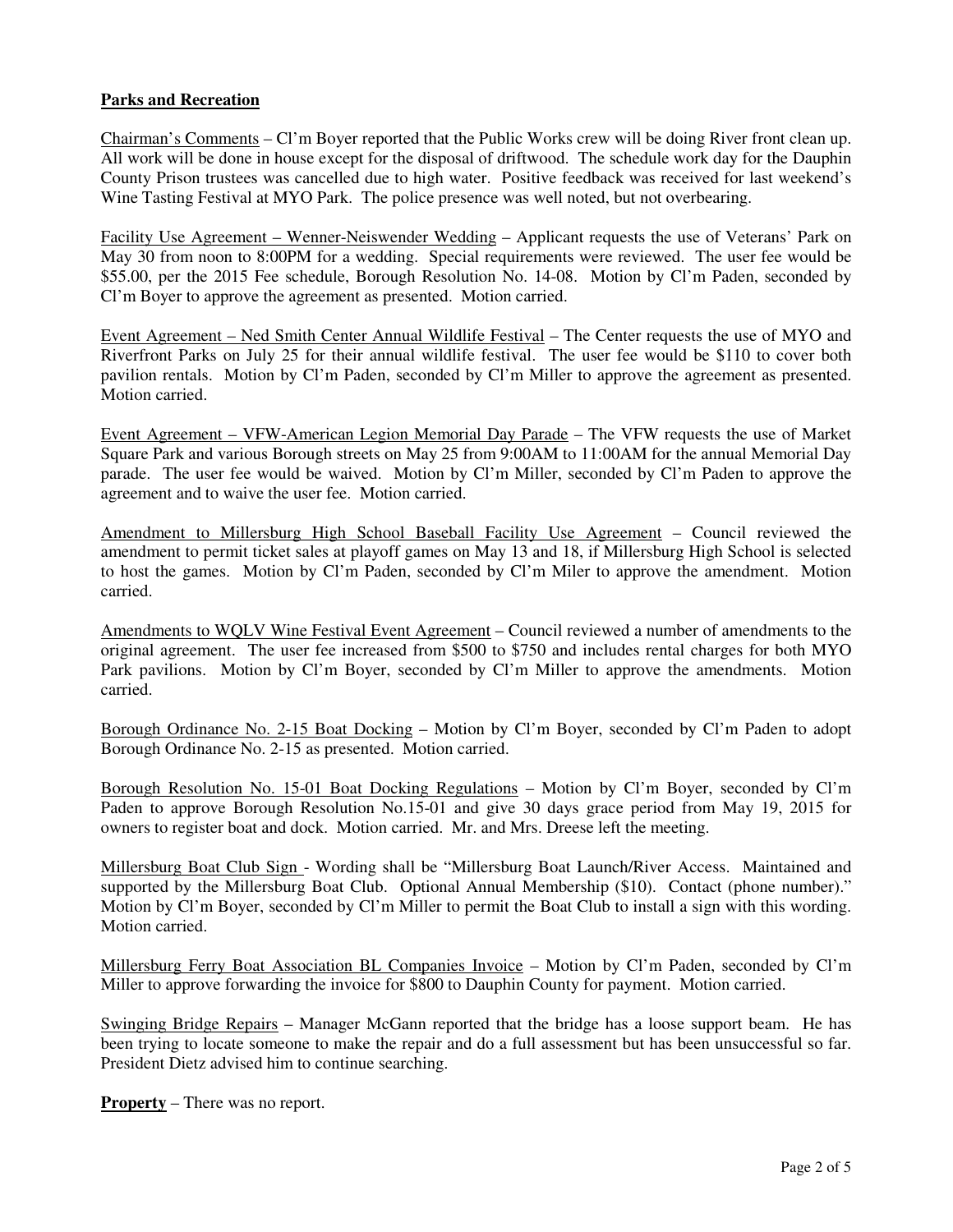# **Public Safety** – There was no report.

## **Streets**

2015 Street Paving Project Bid Opening – Manager McGann reported that we received one bid from Eastern Industries. Motion by Cl'm Paden, seconded by Cl'm Miller to award Alternate C Walborn Lane, Light Street to Lebo Street, to Eastern Industries for \$59,422.00, pending review of documentation by Borough Solicitor and Engineer. Motion carried with yes votes from Cl'ms Boyer, Dietz, Miller and Paden. President Dietz suggested that Cl'ms keep the other projects quoted in mind as possibilities to be financed by the certificates of deposit that mature later this year. Manager McGann suggested the Dauphin County Infrastructure Bank as another possible funding source.

Heim's Disposal Invoices for Street Cleaning Debris – Manager McGann reported that Council previously approved \$692.30 for disposal of the street sweeper debris. The total amount invoiced is \$2,379.89. Motion by Cl'm Boyer, seconded by Cl'm Paden to approve payment of \$2,379.89 to Heim's Disposal, from the equipment rental line item of the budget. Motion carried with yes votes from Cl'ms Boyer, Dietz, Miller and Paden.

Driveway Permit – 118 Ridgewood Drive – Property owner Craig Rosche has applied for a driveway permit. Manager McGann reported that there are no obstructions and that the Millersburg Planning Commission recommended approval. Motion by Cl'm Paden, seconded by Cl'm Miller to approve the application. Motion carried.

Event Agreement – Dockey Auction 758 Church Street – Dockey Auction Service requests the closure of the 700 block of Height Street between Bowman and Light Streets on June 20 from 5:00AM to 5:00PM for a public auction. Manager McGann will notify neighboring property owners and emergency services. Motion by Cl'm Boyer, seconded by Cl'm Miller to approve the agreement as presented. Motion carried.

Event Agreement – St. Paul's Youth Carnival – St. Paul's requests the closure of a portion of Congress Street on August 1 from 8:00AM to 6:00PM to hold a children's carnival. Manager McGann will notify neighboring property owners and emergency services. Imposition of the \$25 user fee shall be determined by checking Hillside Church's October 2014 application. Motion by Cl'm Boyer, seconded by Cl'm Miller to approve the agreement. Motion carried.

Event Agreement – Tour de Millersburg Bike Race – Applicant requests the use of the gazebo, Market Square, MYO and Seal Parks and various streets for the annual bike races on August 8 and 9 from 6:00AM to 7:00PM. The user fee would be \$115. Motion by Cl'm Boyer, seconded by Cl'm Paden to approve the agreement. Motion carried with one abstention by Cl'm Dietz.

**Economic Development –** Cl'm Dietz had nothing to report.

President Dietz called an executive session at 8:45PM for Council to discuss legal issues. Mr. Bricker left Council Chambers. The meeting was called back into regular session at 9:30PM with Solicitor Kerwin present. Upper Paxton Township Supervisor John Orr entered Council Chambers.

Chelton Avenue Repair Project Update **–** Mr. Orr gave an updated presentation to the Council. Gannett Flemming is the engineer. Pat Aungst Construction will bid the project and will have 60 days to complete construction under the emergency permit. Project description was reviewed, including one feature that is on private property which is situated within the Borough. Motion by Cl'm Miller, seconded by Cl'm Boyer to give approval to Upper Paxton Township to proceed with the repair as presented, upon conditional approval from the Borough's engineer, Anne Anderson. Motion carried. Solicitor Kerwin and Mr. Orr then left the meeting.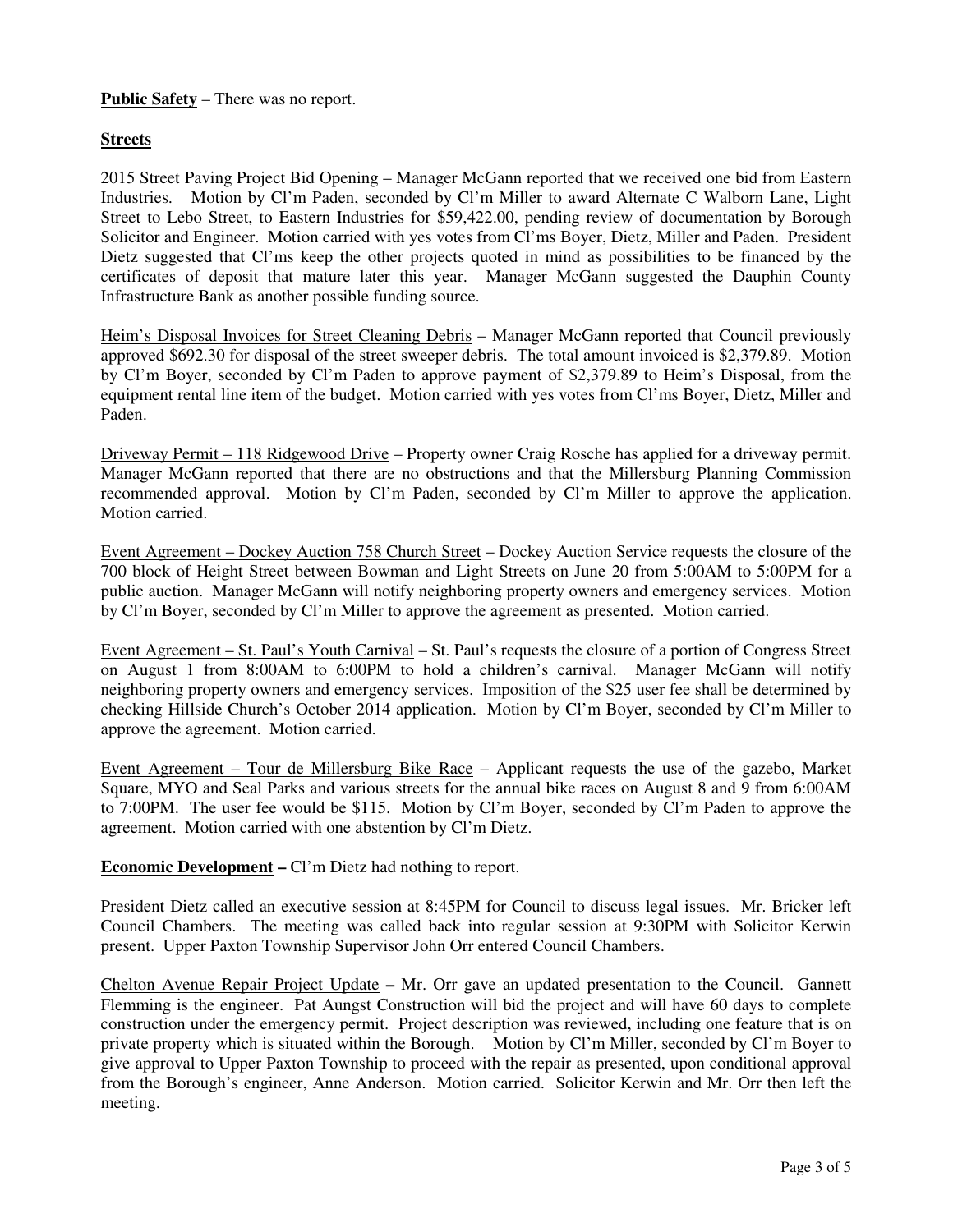260 Union Street Complaint – Motion by Cl'm Miller, seconded by Cl'm Paden to request that Light-Heigel perform an evaluation of the property. If the structure is deemed to be a dangerous structure, Manager McGann is to proceed under the dangerous structure ordinance, sending the letter to the property owner giving them 30 days to begin to remedy the situation. McGann is also to send notice to the property owner that the storage container needs to either be cleaned out or removed. Motion carried.

**Manager's Report** – Manager McGann offered to answer any questions on his written report. President Dietz directed Manager McGann to get an updated timeline from Dauphin Precision Tool regarding the clean-up efforts. McGann is getting quotes to repair the Riverfront Park pathway from Eastern Industries and Flyway Construction. McGann has been invited to speak to Millersburg Area High School ninth grade Civics class throughout the day on May 20. Council gave permission to do so on Borough time.

## **Unfinished Business**

Chelton Avenue Project – Cl'm Boyer stated that he will be calling Anne Anderson with Brinjac Engineering to discuss Upper Paxton Township's planned repair.

## **New Business**

Rhoads & Sinon LLP Invoice for Police Contract Arbitration – Cl'ms reviewed the invoice for services through March 31, 2015. Motion by Cl'm Boyer, seconded by Cl'm Miller to pay the Rhoads & Sinon invoice for \$4,346.00. Motion carried with yes votes from Cl'ms Boyer, Dietz, Miller and Paden.

Borough Resolution No. 15-07 Assessment Permits – This resolution sets the process for issuing permits for new development. The Millersburg Planning Commission has approved the draft document. President Dietz tabled the matter to allow time for review.

Release of Escrow Funds – 258 Union Street – The house has been demolished and the lot cleared. President Dietz reported that Manager McGann has all the required documentation. Motion by Cl'm Paden, seconded by Cl'm Boyer to release the funds held in escrow to Mr. Cruz. Motion carried with yes votes from Cl'ms Boyer, Dietz, Miller and Paden.

**Communications** – All communications were made available to Cl'ms.

## **Organization Reports**

Upper Dauphin COG – No report.

Millersburg Planning Commission – Manager McGann reported that Leah Pearlman-Storch was not present, so they did not work on the zoning ordinance. They reviewed three building permits. Mr. Andrew Banias has submitted a letter of interest in filling the vacancy. Motion by Cl'm Boyer, seconded by Cl'm Paden to appoint Andrew Banias to fill the balance of Craig Zimmerman's term. Motion carried.

Millersburg Area Pool Association – Cl'm Boyer had nothing to report.

Millersburg Fire Company – No report.

Millersburg Area Authority – President Dietz referred Cl'ms to their meeting minutes.

Dauphin County Tax Collection Committee – Secretary Jackson reported that they will meet next week.

Property Maintenance Ordinance Committee – Cl'm Boyer reported that the draft document has been distributed to the full Council and Attorney Susan Smith. Ms. Smith will be reviewing front end legalities.